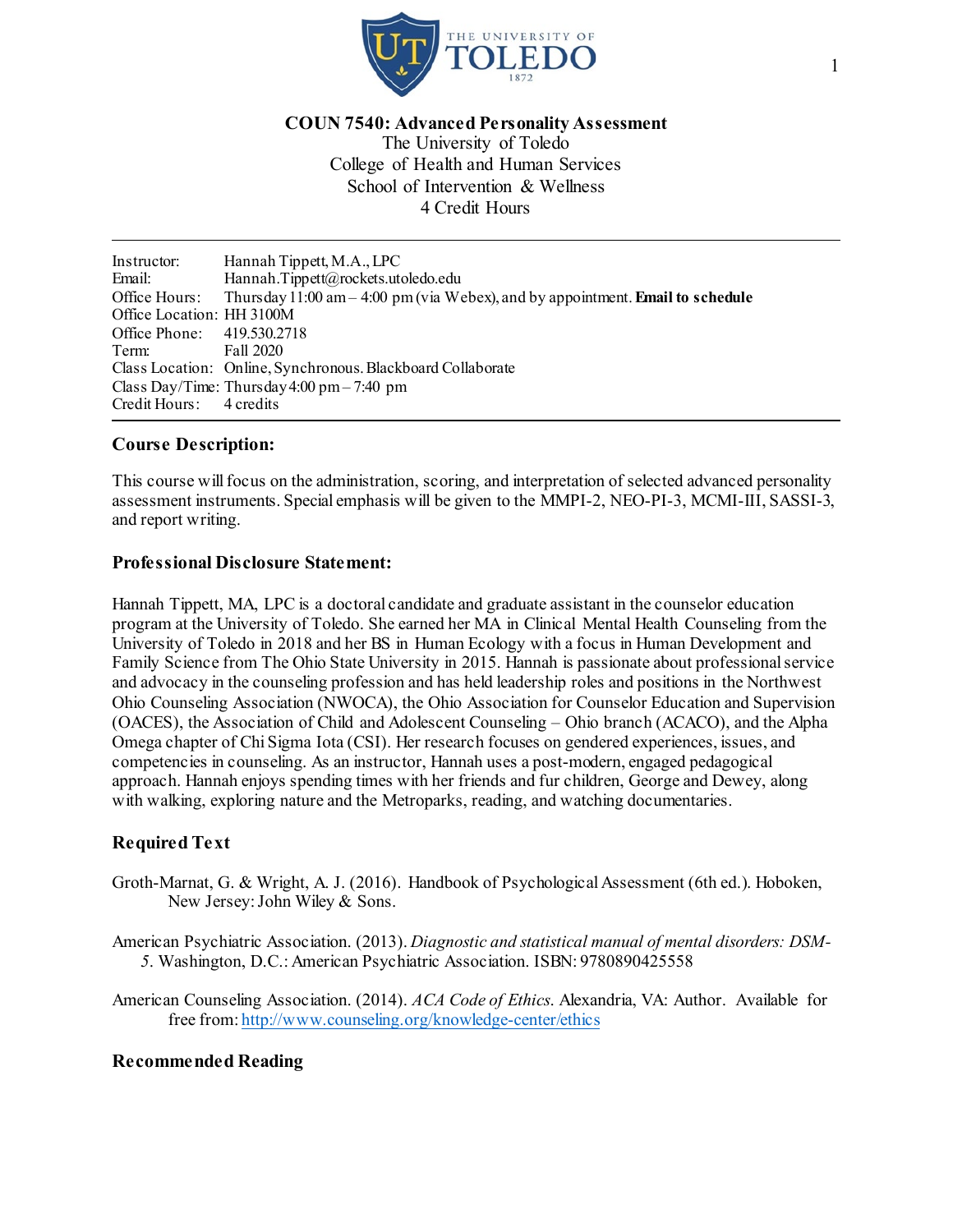

American Psychological Association (2019). *Publication manual of the American Psychological Association* (7th ed.). Washington, DC: Author.

# **Course Prerequisites**

COUN 5120 – Individual and Group Assessment

# **CACREP 2016 Standards and Objectives**

This course aims to meet some of the 2016 standards of the Council for Accreditation of Counseling and Related Educational Programs (CACREP). This course specifically addresses the core area of Assessment and Testing (Section 2.F.7.a-m):

| <b>Student Learning Outcomes</b> | <b>CACREP</b> (2016) Standard       | <b>Assessment</b>       |
|----------------------------------|-------------------------------------|-------------------------|
| (SLOS)                           |                                     |                         |
| Students will demonstrate and    | 2.F.7.a. historical                 | Quiz                    |
| understanding of the             | perspectives concerning the         |                         |
| historical underpinnings of      | nature and meaning of               | Profile Interpretations |
| assessment. Further, students    | assessment and testing in           |                         |
| will understand and apply        | counseling                          | Final Assessment Report |
| methods for preparing for and    |                                     |                         |
| conducting initial assessment    | 2.F.7.b. methods of                 |                         |
| meetings                         | effectively preparing for and       |                         |
|                                  | conducting initial assessment       |                         |
|                                  | meetings                            |                         |
| Students will understand,        | 2.F.7.e. use of assessments         |                         |
| identify, and apply the use of   | for diagnostic and                  |                         |
| assessments for diagnostic       | intervention planning               | Profile Interpretations |
| and intervention planning        | purposes                            |                         |
| purposes                         |                                     | Final Assessment Report |
|                                  | 2.F.7.1, use of assessment          |                         |
|                                  | results to diagnose                 |                         |
|                                  | developmental, behavioral,          |                         |
|                                  | and mental disorders                |                         |
|                                  |                                     |                         |
| Students will understand and     | 2.F.7.f. basic concepts of          | Quiz                    |
| identify basic concepts of       | standardized and non-               |                         |
| standardized and non-            | standardized testing, norm-         | Profile Interpretations |
| standardized testing, norm-      | referenced and criterion-           |                         |
| referenced and criterion-        | referenced assessments, and         | Final Assessment Report |
| referenced assessments, and      | group and individual<br>assessments |                         |
| group and individual             |                                     |                         |
| assessments                      |                                     |                         |
| Students be able to identify     | 2.F.7.g. statistical concepts,      | Quiz                    |
| reliability and validity and     | including scales of                 |                         |
|                                  | measurement, measures of            |                         |
|                                  |                                     |                         |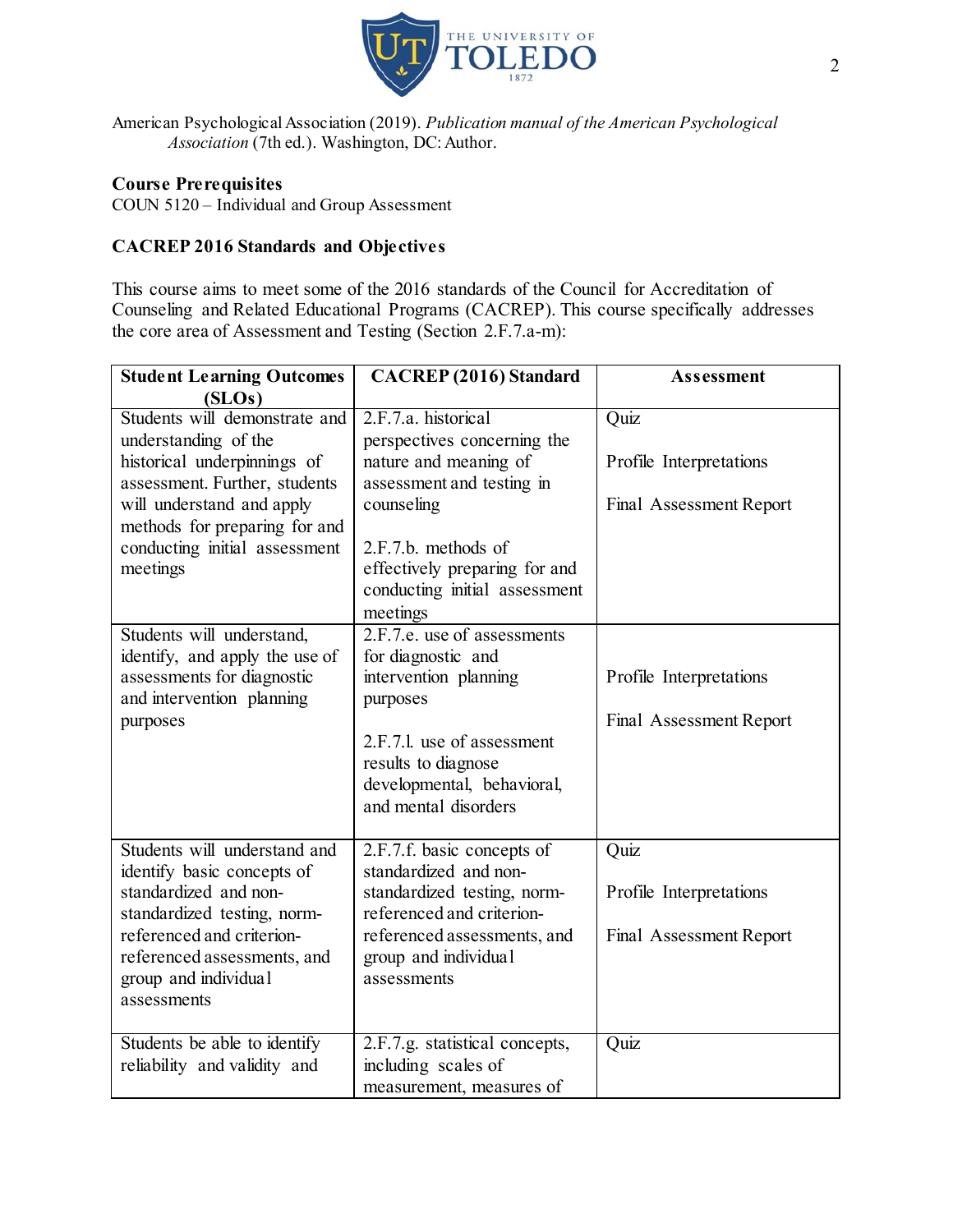

| other statistical concepts in<br>the use of assessments      | central tendency, indices of<br>variability, shapes and types<br>of distributions, and<br>correlations | Profile Interpretations<br>Final Assessment Report |
|--------------------------------------------------------------|--------------------------------------------------------------------------------------------------------|----------------------------------------------------|
|                                                              | 2.F.7.h. reliability and<br>validity in the use of<br>assessments                                      |                                                    |
| Students will understand and                                 | $2.F.7.i.$ use of assessments                                                                          | Profile Interpretations                            |
| identify the use of                                          | relevant to                                                                                            |                                                    |
| assessments relevant to<br>academic/educational, career,     | academic/educational, career,<br>personal, and social                                                  | Final Assessment Report                            |
| personal, and social                                         | development                                                                                            |                                                    |
| development                                                  |                                                                                                        |                                                    |
| Students will be able to                                     | 2.F.7.k. use of symptom                                                                                | Profile Interpretations                            |
| implement and interpret use                                  | checklists, and personality                                                                            |                                                    |
| of symptom checklists, and                                   | and psychological testing                                                                              | Final Assessment Report                            |
| personality and psychological                                |                                                                                                        |                                                    |
| testing                                                      |                                                                                                        |                                                    |
| Students will identify,                                      | $2.F.7.m.$ ethical and culturally                                                                      | Reflection Journal                                 |
| implement, and evaluate                                      | relevant strategies for                                                                                |                                                    |
| ethical and culturally relevant<br>strategies for selecting, | selecting, administering, and                                                                          | Profile Interpretations                            |
| administering, and                                           | interpreting assessment and<br>test results                                                            | Final Assessment Report                            |
| interpreting assessment and                                  |                                                                                                        |                                                    |
| test results                                                 |                                                                                                        |                                                    |

# **Teaching Strategies**

This course will be taught in using an online, synchronous modality (Blackboard Collaborate). This instructor will use engaged pedagogical strategies to best facilitate student learning, which involves promoting excitement, active participation, and instructor and student co-creation of a supportive learning environment. Your development and learning in this course will be contingent on your engagement in assigned readings, assignments, group work, discussions, and participation. Blackboard will be used as a course tool to deliver lectures, provide students with course content, and for students to submit their assignments.

## **Statement on Diversity and Inclusion**

In conjunction with the University of Toledo's values and expectations, the faculty within the College of Health & Human Services upholds the tenets pledged by the University to respect and value personal uniqueness and differences.  Specifically, we will actively participate in the initiatives of the University to attract and retain diverse faculty, staff, and students; to challenge stereotypes; and to promote sensitivity toward diversity and foster of an environment of inclusion in all curricular and extracurricular activities. Therefore, allstudents enrolled in this course will be expected to:

- Be considerate of the thoughts and ideas of others.
- Demonstrate accountability, integrity and honor in all course-related activities.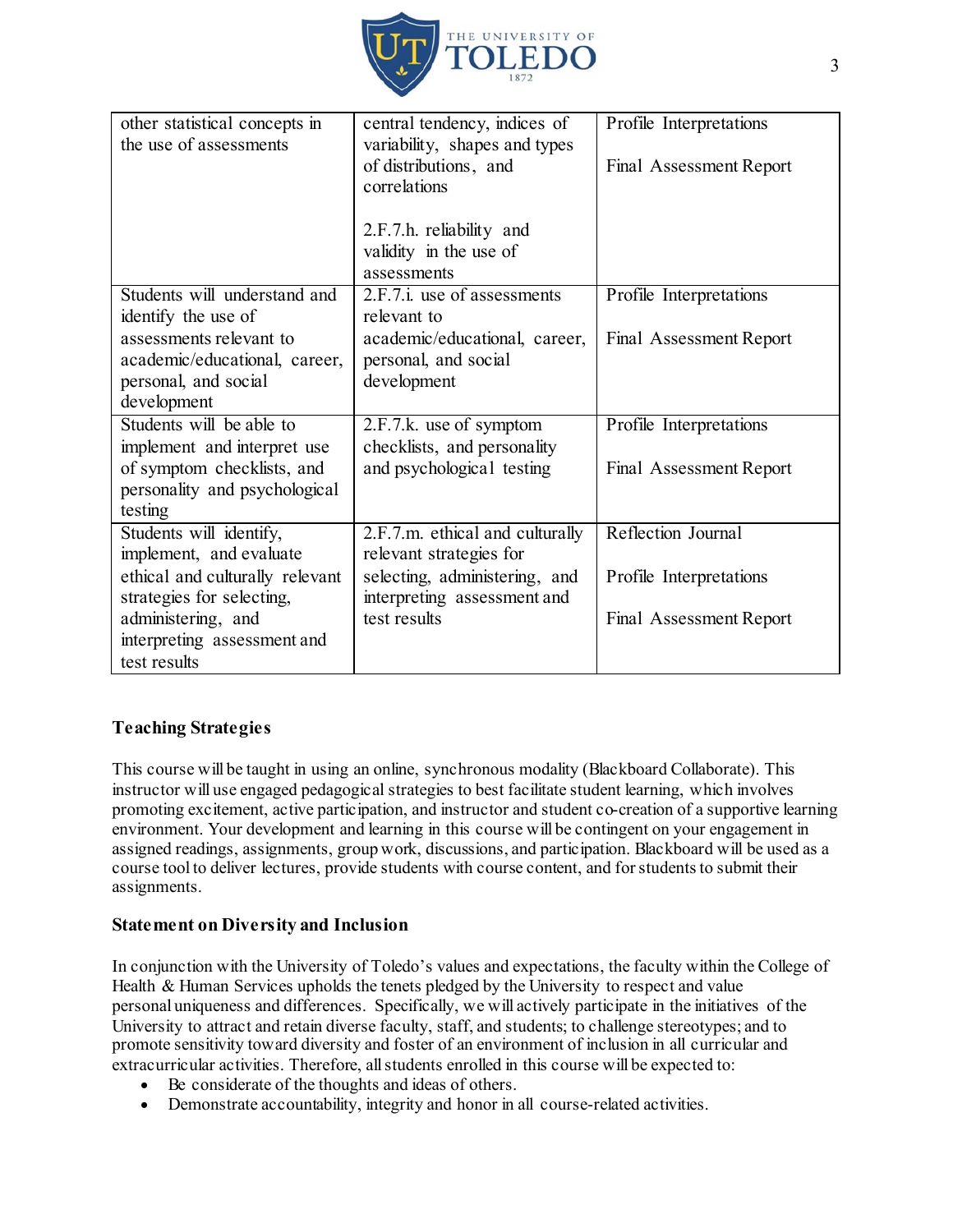

• Promote a collaborative and supportive educational environment.

• Treat every individual with kindness, dignity, and respect regardless of: *Gender, Race/ethnicity, Religion, Sexual orientation,Impairment(s)/Disability(ies), Political views, and Other element(s) of uniqueness.*

## **Technology and Accessibility Statement**

Technology will be utilized throughout this course to support, promote, and facilitate learning. In accordance with University of Toledo policy, all official email communication will be sent to students' university email addresses: firstname.lastname@rockets.utoledo.edu. I will only email you at your UToledo email. It is expected that students will read their email in a timely manner. I will respond to emails within 24 hours Monday-Friday. My access to email will be limited on the weekend. It is also expected that students will check the course content on a regular basis. Course content can be accessed through the Blackboard. Your syllabus and any other pertinent information or files will be posted here. This is also a way for you to contact and communicate with your peers in class under the e-mail function in the course tools section. Every student is provided access to a computer lab on campus, and so it will be expected that every student has access to the class files and University of Toledo e-mail account. If you have any issues or need accommodations in terms of the use of technology, please let me know and we can navigate this together.

## **Privacy, Confidentiality, and Professionalism**

Information shared in class is confidential (with exception of information I would need to legally report and/or disclose). It is important to strive for privacy, dignity, and respect for both the process and content of the information shared in class. The ability to demonstrate respect of others in this course is an important indication of how you will work with clients in a counseling capacity. Further, it is imperative to acknowledge that racism, sexism, classism, ableism, heterosexism, and other social oppressions exist and may surface in our discussions. These instances often related to our socialization and corresponding implicit biases. In order to move beyond prejudices and biases, we need to allow them to arise so that they can be processed and challenged. This class welcomes and necessitates openness and vulnerability regarding these topics. Therefore, as a class, we will create a supportive, non-judgmental environment where risk-taking and "mistakes" will be met with empathy and curiosity about the origins about biases and how we can deconstruct those ways of knowing.

## **Academic Accommodations**

The University of Toledo is committed to providing equal opportunity and access to the educational experience through the provision of reasonable accommodations. For students who have an accommodations memo from Student Disability Services, it is important that you correspond with me as soon as possible to discuss your disability-related accommodation needs for this course. For students not registered with Student Disability Services who would like information regarding eligibility for academic accommodations due to barriers associated with a potential disability, please contact the [Student](http://www.utoledo.edu/offices/student-disability-services/index.html)  [Disability Services Office](http://www.utoledo.edu/offices/student-disability-services/index.html).

## **Course Changes**

The course schedule, requirements, procedures, content, etc., are subject to change by the instructor once the course is underway. Students will be apprised of any changes during regular class meetings.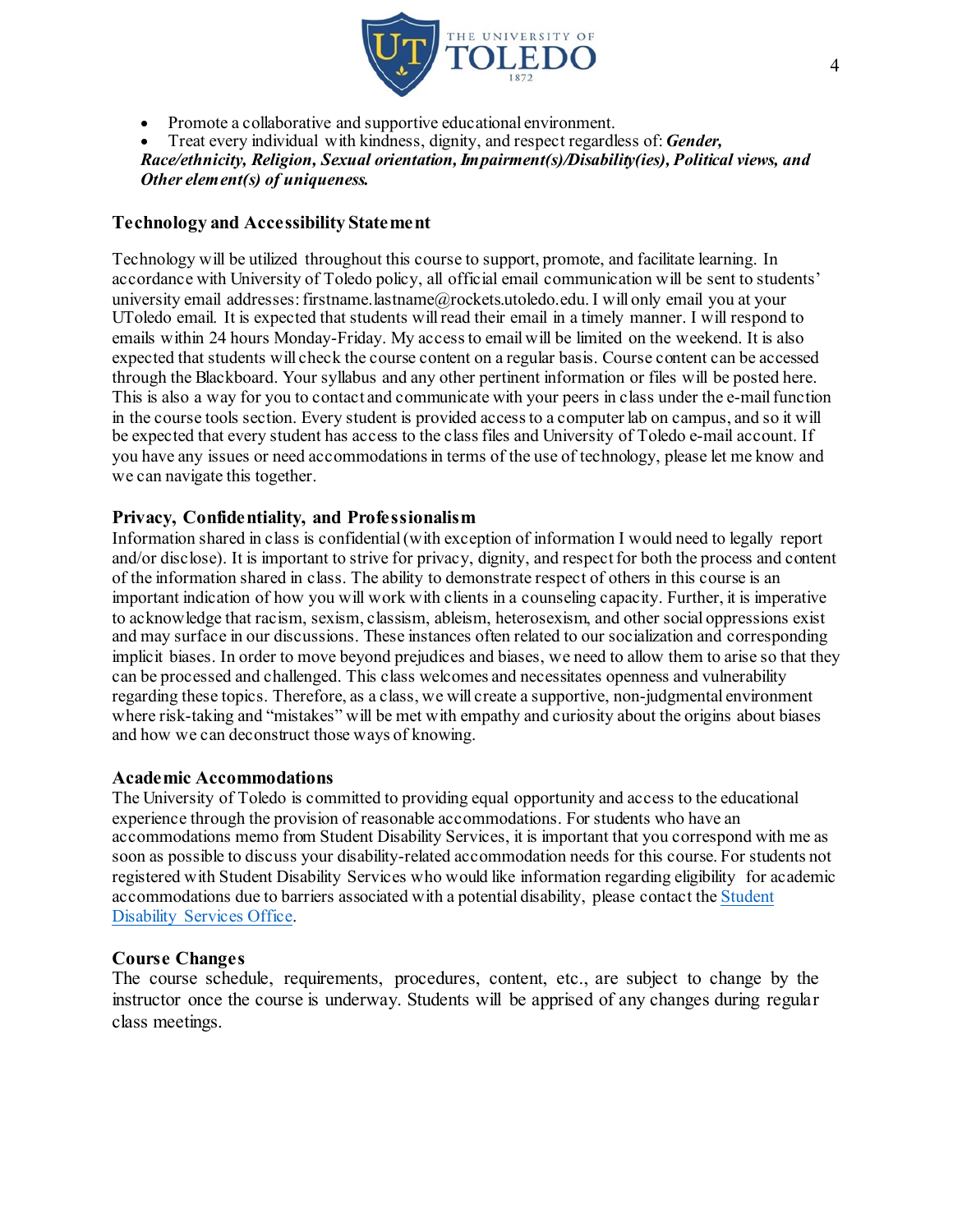

#### **Academic Dishonesty**

All students are subject to the University Policy Statement on Academic Dishonesty in the current University Catalog. Academic dishonesty will not be tolerated. Please rea[d The](http://www.utoledo.edu/dl/students/dishonesty.html)  [University's Policy Statement on Academic Dishonesty.](http://www.utoledo.edu/dl/students/dishonesty.html) 

## **Attendance and Participation**

As you are all graduate students, it is expected that you are responsible for taking an active part in your learning; therefore, you will not be graded on your attendance and participation for this course. However, you are expected to attend and participate in scheduled class sessions on time and for the duration of the scheduled session. Please be sure to review the University's missed class policy.

#### **Missing and Late Assignments**

The submission dates and times for assignments are clearly marked on the course schedule. Please be aware of these dates and times. Late assignment will **not** be accepted unless prior permission has been granted by the instructor. Students will receive a zero (0) for any missing assignments.

#### **Grading**

Discuss any *potential* problems about grades, assignments, participation, etc., with the instructor as soon as possible. Do not wait until after the fact to try and resolve any difficulties that arise. The following learning opportunities and assignments are required components of this course. They are explained in detail below:

| A           | 94-100          |
|-------------|-----------------|
| $A-$        | 90-93.99        |
| $B+$        | 87-89.99        |
| B           | 83-86.99        |
| $B-$        | 80-82.99        |
| $C+$        | 77-79.99        |
| $\mathbf C$ | 73-76.99        |
| $C-$        | 70-72.99        |
| $D+$        | 67-69.99        |
| D           | 63-66.99        |
| D-          | 60-62.99        |
| F           | 59.99 and lower |

## **Assignments**:

- Quizzes  $(4)$  2 pts each  $(8 \text{ points total})$
- Profile Interpretations/Clinical Reports  $(8) 7$  pts each (56 points total)
- Final Assessment Report  $-36$  point

## **Total:** 100 points

**Quizzes:** Students will complete four (4) quizzes throughout the course of the semester. Each quiz will be 20 questions and worth a total of two (2) points. You will have unlimited attempts to complete these quizzes. These quizzes are designed to assess CACREP Standards (2016) related to the core area of Assessment and Testing and to prepare students for the NCE.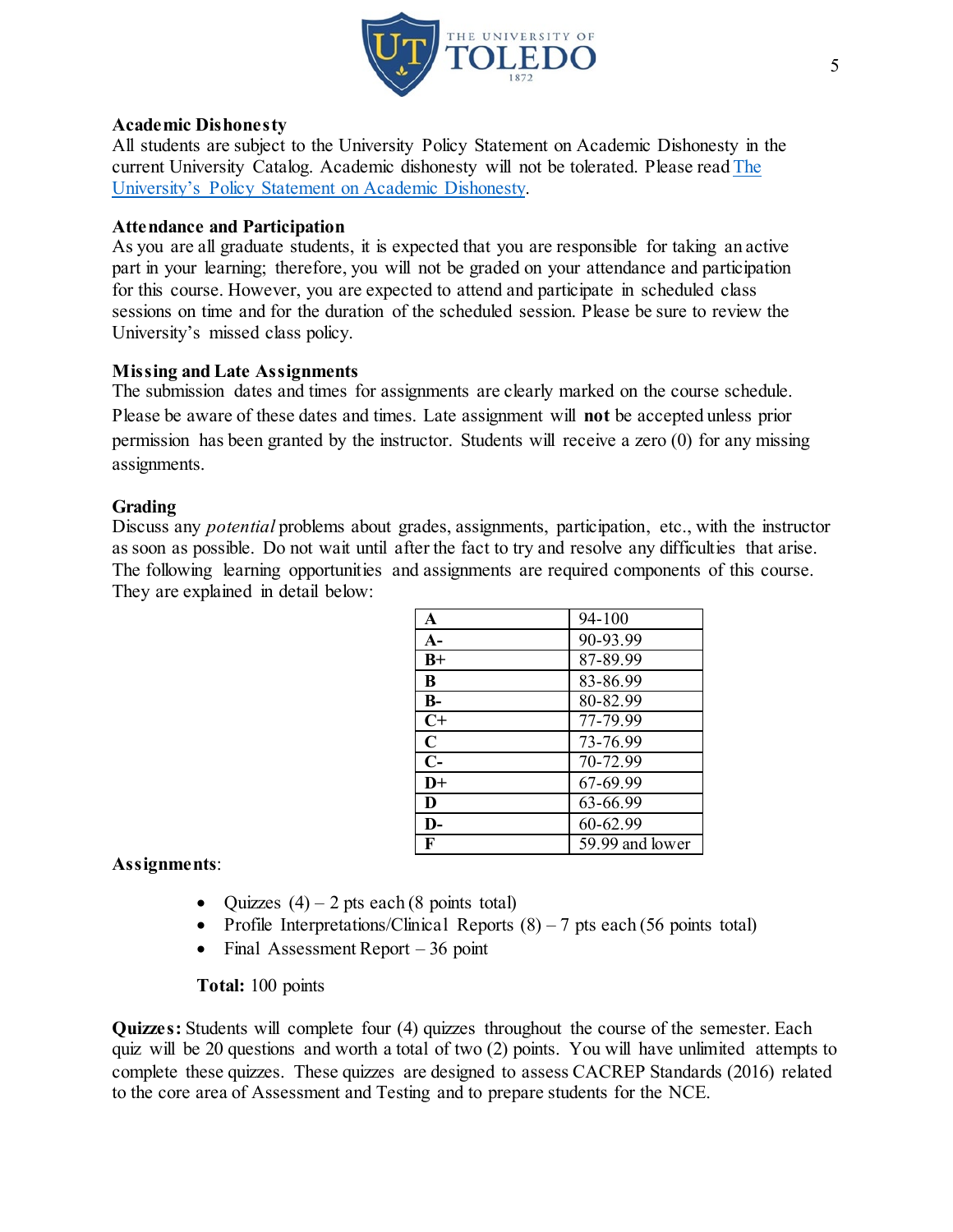

**Profile Interpretations/Clinical Reports:** Students will be presented with two each of the MMPI-2, NEO-PI-3, MCMI-III, and SASSI-3, along with a case study for each assessment, as take-home interpretation assignments. Students are expected to interpret the assessment profile related to each case study and write a clinical report and submit to Blackboard. Students are expected to follow the format of the "Clinical Report Template" on Blackboard. In the clinical report, students will include purpose of the assessment, type of assessment, background information and relevant history, data from the clinical interview, mental status exam, results of psychological testing, diagnosis, summary of clinical impressions (including diversity and social justice implications), and treatment recommendations. This will result in the completion and submission of **eight (8)** total clinical reports. Each clinical report is worth a total of **7 points.**

Profile Interpretations/Clinical Reports Rubric

| Integration of background info and data from    | /1.5      |
|-------------------------------------------------|-----------|
| clinical interview                              |           |
| Includes assessment used, all sections of       |           |
| "Background & Relevant History"                 |           |
| section on template, data from clinical         |           |
| interview, and MSE                              |           |
| Interpretation of results                       | $\Lambda$ |
| Thorough interpretation of results of           |           |
| assessment is included                          |           |
| Diagnosis                                       | /1        |
| Diagnosis is provided and is supported          |           |
| by DSM-5 criteria                               |           |
| Summary of Clinical Impressions: Integration of | /2        |
| Background and Results into the Summary         |           |
| Section                                         |           |
| Background and results are fully                |           |
| integrated. Important information is            |           |
| highlighted, including, Diversity and           |           |
| Social Justice implications                     |           |
| <b>Treatment Recommendations</b>                | $\Lambda$ |
| Treatment recommendations are tied to           |           |
| the results. Recommendations are                |           |
| concrete and measurable.                        |           |
| Quality of professional writing                 | /0.5      |
| No to minimal spelling/grammatical              |           |
| errors.                                         |           |
| Adheres to Clinical Report Template             |           |
| <b>Total</b>                                    | /7        |
|                                                 |           |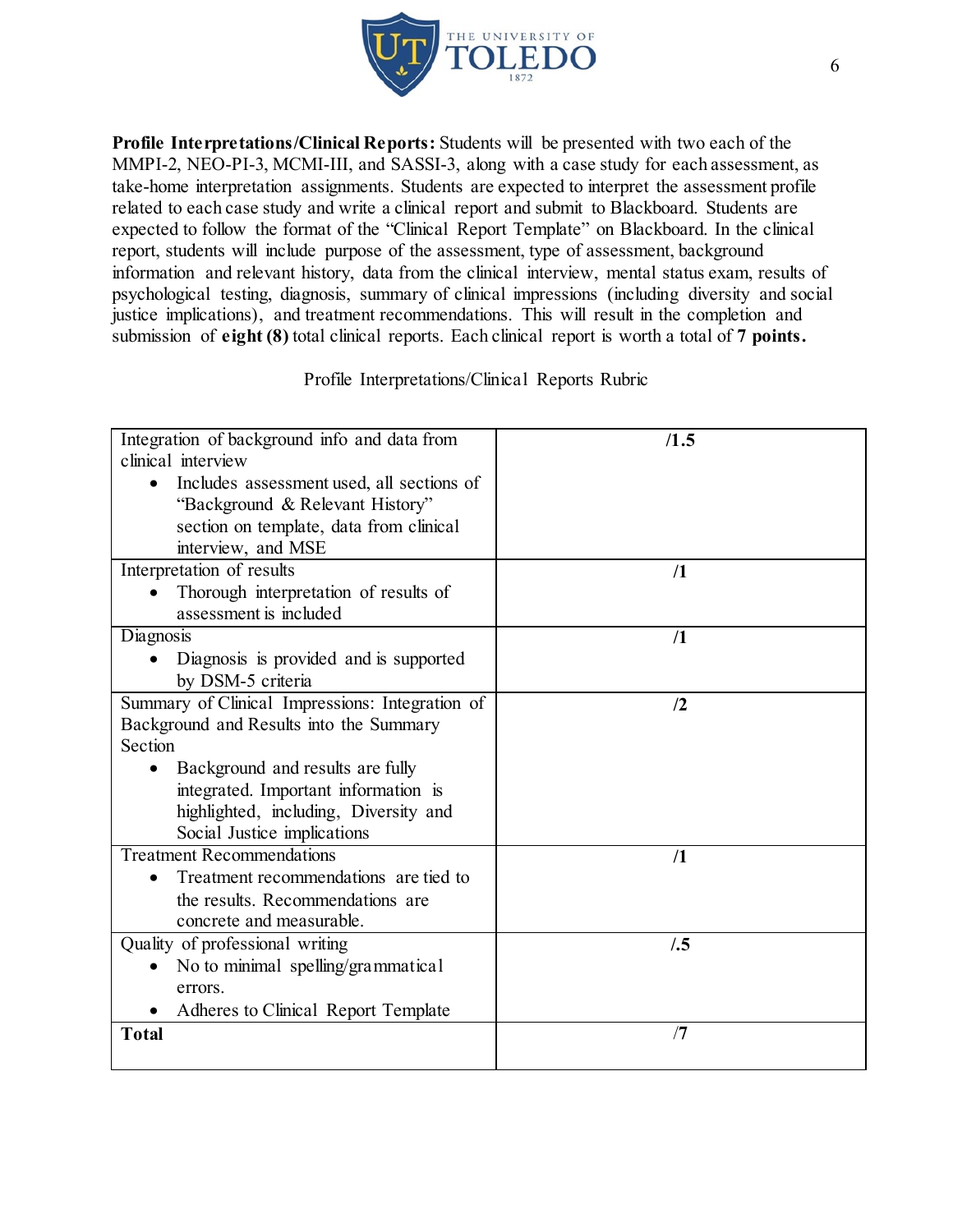

Final Assessment Report: Students will be provided with one comprehensive case study and four corresponding assessment profiles (MMPI-2, NEO-PI-3, MCMI-III, and SASSI-3) for this case. Students will complete a comprehensive Final Assessment Report, and will integrate testing data (i.e. interpretations from all four assessment profiles) and interview data. The Final Assessment Report is worth a total of 36 points.

# Final Assessment Report Rubric

| Paragraph introducing client and including<br>purpose of assessment (i.e. referral purpose and | /0.5           |
|------------------------------------------------------------------------------------------------|----------------|
| source)                                                                                        |                |
| Database: Assessments used to gather data                                                      | /0.5           |
| All sections of "Background & Relevant<br>History"                                             | /2             |
| Data from Clinical Interview                                                                   | $\sqrt{1}$     |
| <b>Mental Status Exam</b>                                                                      | $\sqrt{1}$     |
| Thorough interpretation of results of:<br>MMPI-2                                               | /8             |
| NEO-PI-3                                                                                       |                |
| MCMI-III                                                                                       |                |
| SASSI-3                                                                                        |                |
| Diagnoses                                                                                      | /4             |
| Diagnoses are provided and is supported                                                        |                |
| by DSM-5 criteria and data from                                                                |                |
| assessments and clinical interview                                                             |                |
| Summary of Clinical Impressions                                                                | $\overline{8}$ |
| Background and results are fully                                                               |                |
| integrated                                                                                     |                |
| Important information is highlighted                                                           |                |
| Diversity and Social Justice implications                                                      |                |
| included                                                                                       |                |
| <b>Treatment Recommendations</b><br>Treatment recommendations are tied to                      | /6             |
| the results                                                                                    |                |
| Recommendations are concrete and                                                               |                |
| measurable.                                                                                    |                |
| Analysis of each assessment (MMPI-2, NEO-PI-                                                   | $\overline{4}$ |
| 3, MCMI-III, SASSI-3)                                                                          |                |
| Cite at least 3 scholarly sources in this                                                      |                |
| section                                                                                        |                |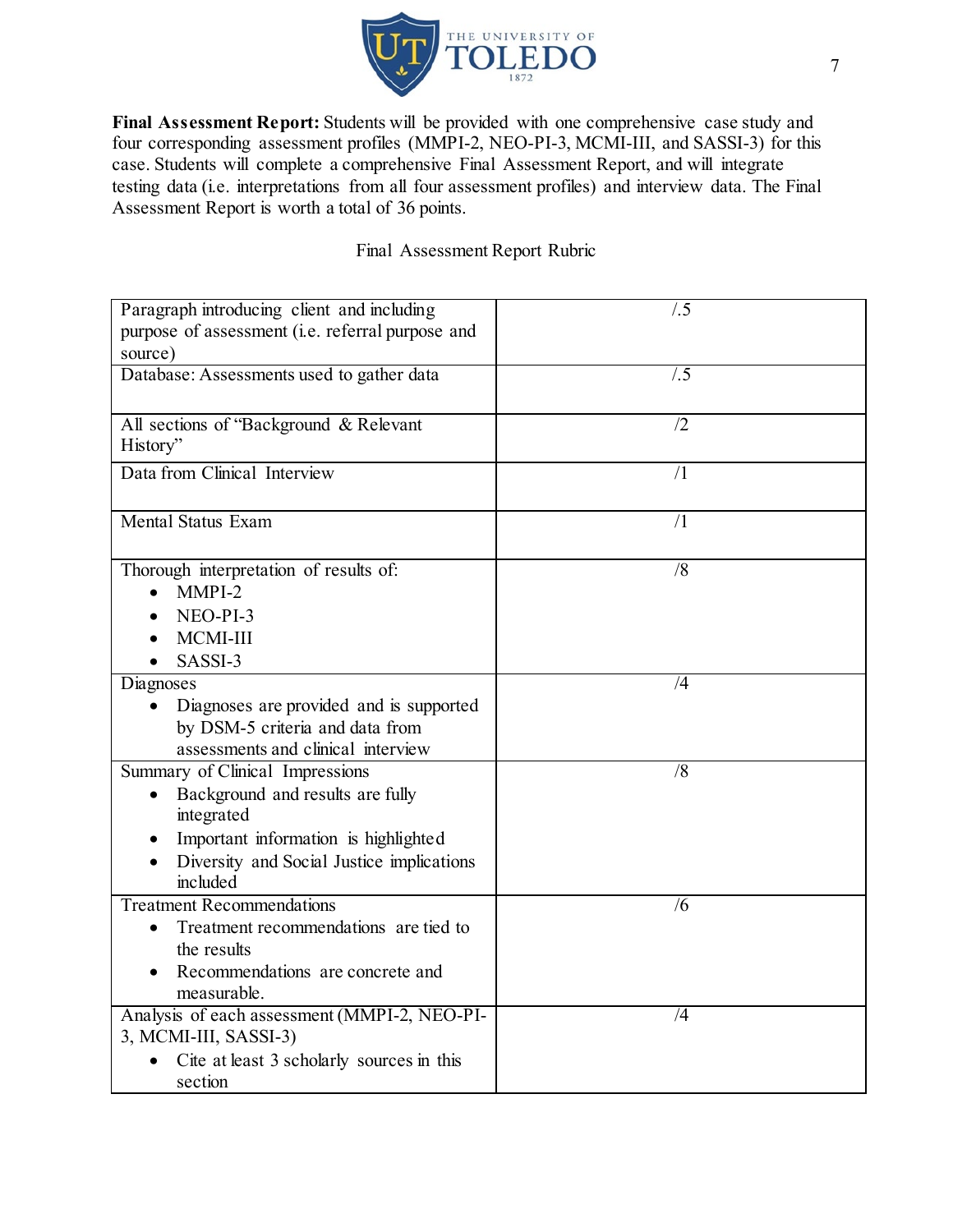

| Quality of professional writing      |    |
|--------------------------------------|----|
| • APA Reference Page                 |    |
| • No to minimal spelling/grammatical |    |
| errors                               |    |
| <b>Total</b>                         | 36 |
|                                      |    |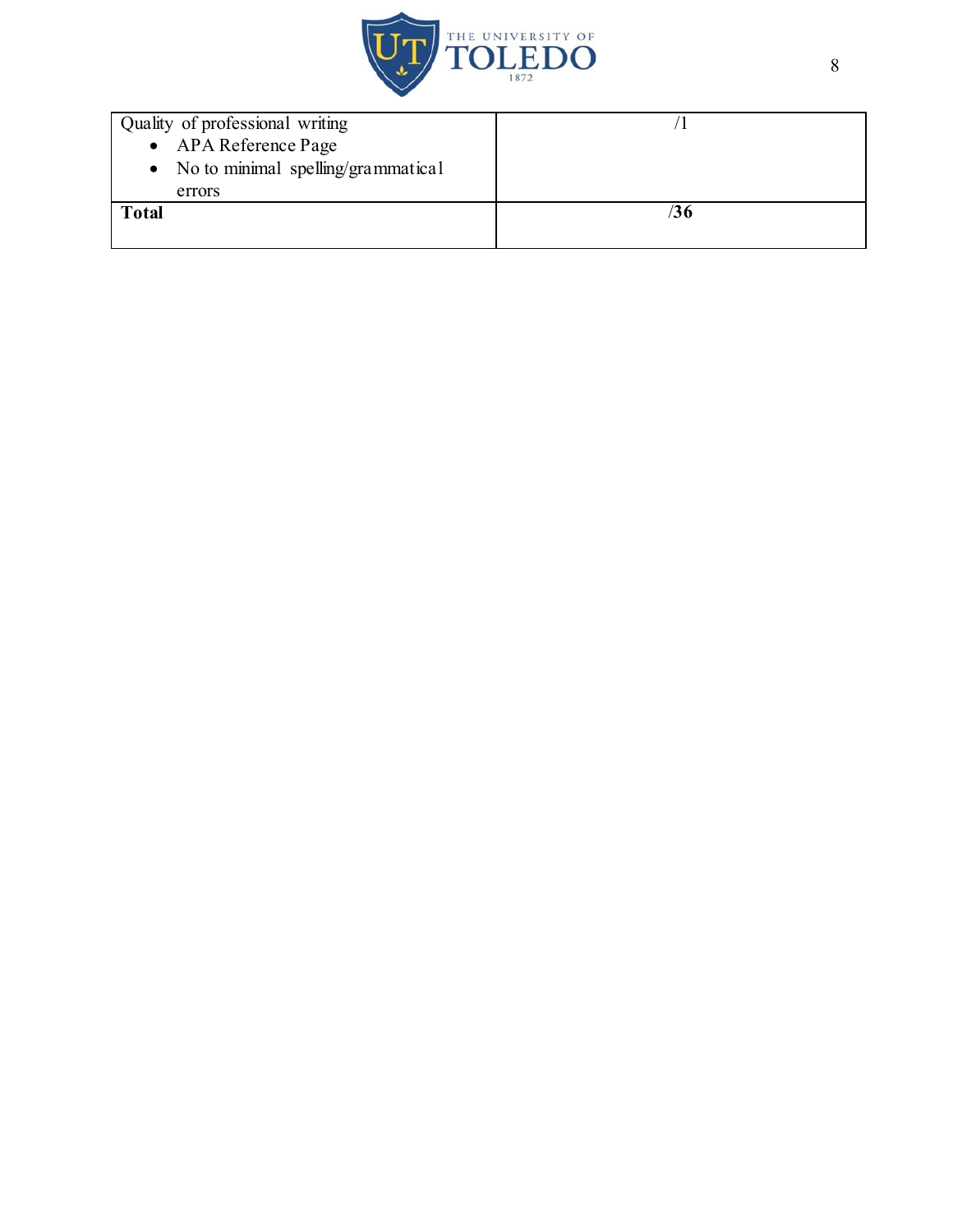

# **Course Outline and Schedule**

| Week           | <b>Date</b> | <b>Topic and Content</b>                           | <b>Reading &amp; Assignments</b>   |
|----------------|-------------|----------------------------------------------------|------------------------------------|
|                | 8/20        | Introduction: Review Syllabus                      | Syllabus                           |
|                |             | Course Material                                    |                                    |
|                |             | Role of Clinician, Psychometrics &                 |                                    |
|                |             | <b>Test Construction</b>                           |                                    |
| $\overline{2}$ | 8/27        | <b>Context of Clinical Assessment</b>              | Ch. 2 – Context of Clinical        |
|                |             |                                                    | Assessment                         |
|                |             | The Clinical Interview                             |                                    |
|                |             |                                                    | $Ch. 3$ – The Assessment           |
| 3              | 9/3         |                                                    | Interview                          |
|                |             | The Assessment Report                              | Ch. $15$ – The Psychological       |
|                |             |                                                    | Report                             |
|                |             | <b>MMPI</b>                                        | $Ch. 7 - Minnesota$                |
|                |             |                                                    | Multiphasic Personality            |
|                |             |                                                    | Inventory (pp. $243-263$ )         |
|                |             |                                                    |                                    |
|                |             |                                                    | Quiz 1 by 11:59pm                  |
| $\overline{4}$ | 9/10        | MMPI-2                                             | Ch. 7 - Minnesota                  |
|                |             |                                                    | Multiphasic Personality            |
|                |             | MMPI-2-RF                                          | Inventory (pp. $263-370$ )         |
|                |             |                                                    |                                    |
|                |             |                                                    | Keiller & Graham (1993)            |
|                |             |                                                    |                                    |
|                |             |                                                    | Nichols (2006a) and (2006b)        |
|                |             |                                                    |                                    |
|                |             |                                                    | MMPI 1 due by 11:59pm              |
| 5              | 9/17        | MMPI-2-RF                                          |                                    |
|                |             |                                                    | MMPI 2 Due by 11:59pm              |
|                |             | Review scoring and interpreting the<br><b>MMPI</b> |                                    |
|                |             |                                                    |                                    |
|                |             |                                                    |                                    |
| 6              | 9/24        | NEO-PI-3                                           | Ch. $10 - \text{NEO }$ Personality |
|                |             |                                                    | Inventory                          |
|                |             |                                                    |                                    |
|                |             |                                                    | McCrae & Costa (1997)              |
|                |             |                                                    |                                    |
|                |             |                                                    | Costa & McCrae (1995)              |
|                |             |                                                    |                                    |
|                |             |                                                    | Quiz 2 by 11:59pm                  |
| $\overline{7}$ | 10/1        | NEO-PI-3                                           | McCrae & Costa (1991)              |
|                |             |                                                    |                                    |
|                |             |                                                    | Widiger & Costa (1994)             |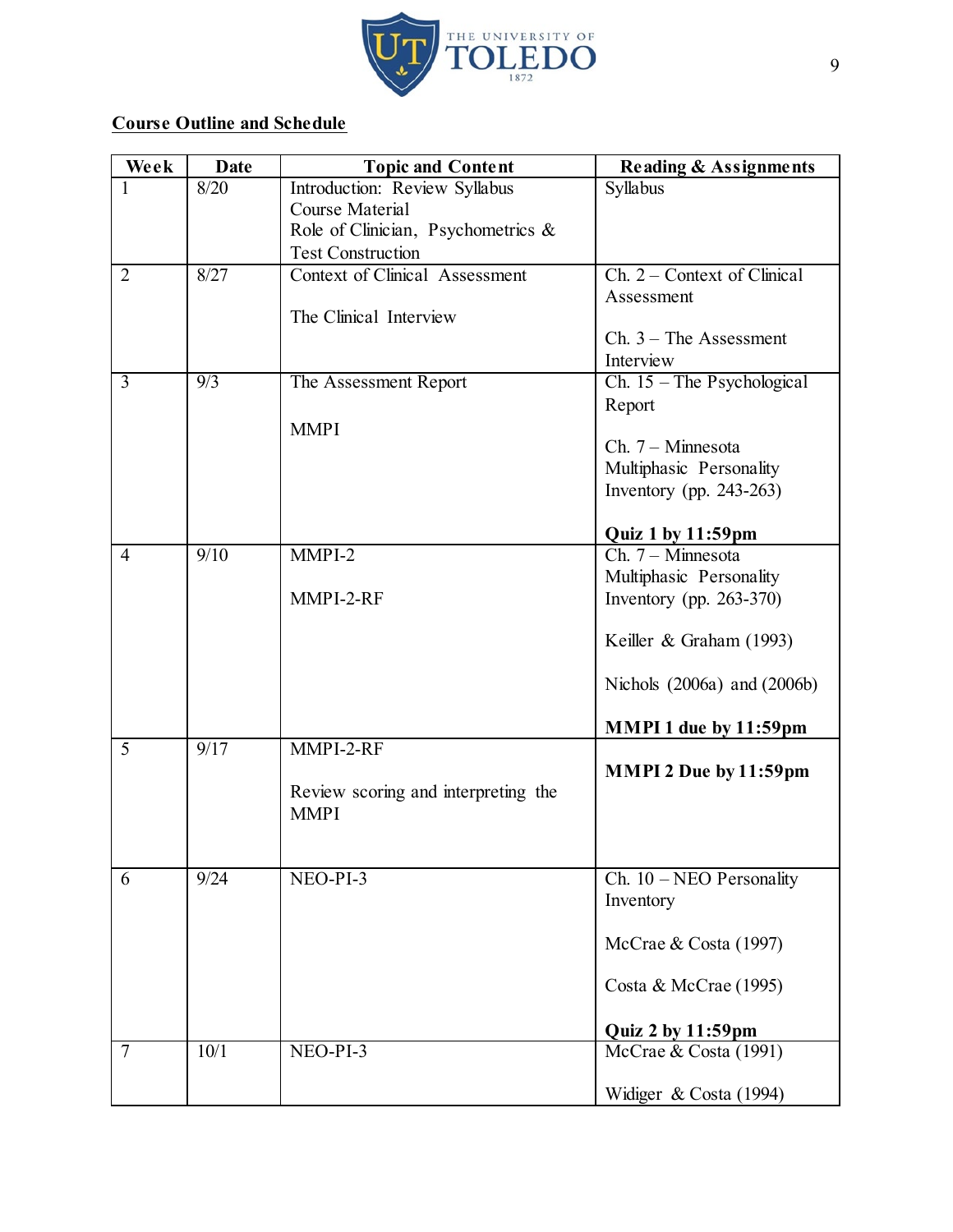

|    |       |                                                    | NEO-PI-3 1 Due by<br>11:59pm                              |
|----|-------|----------------------------------------------------|-----------------------------------------------------------|
| 8  | 10/8  | Review scoring and interpreting the<br>NEO-PI-3    | Schinka et al (1997)                                      |
|    |       | MCMI-III                                           | Morasco et al. (2007)                                     |
|    |       |                                                    | NEO-PI-3 2 Due by<br>11:59pm                              |
| 9  | 10/15 | MCMI-III                                           | Ivey & Ivey (1998)                                        |
|    |       | Review scoring and interpreting the<br>MCMI-III    | $Ch. 9 - Millon Clinical$<br>Multiaxial Inventory         |
|    |       |                                                    | <b>MCMI 1 Due by 11:59pm</b>                              |
| 10 | 10/22 | <b>SASSI</b>                                       | Myerholtz & Rosenberg<br>(1998)                           |
|    |       | Review scoring and interpreting<br>SASSI's         | Clements (2002)                                           |
|    |       |                                                    | Laux, Salyers, & Kotova<br>(2005)                         |
|    |       |                                                    | Laux et al. (2012)                                        |
|    |       |                                                    | Feldstein & Miller (2007)                                 |
|    |       |                                                    | MCMI 2 Due by 11:59pm                                     |
| 11 | 10/29 | All Ohio Counselors Conference-<br><b>No Class</b> | Quiz 3 by 11:59pm                                         |
| 12 | 11/5  | Ethics/Professional Issues                         | <b>Clawson</b> (1997)                                     |
|    |       |                                                    | SASSI 1 Due by 11:59pm                                    |
| 13 | 11/12 | Multicultural Assessment                           | Allen (2007)                                              |
|    |       |                                                    | Ridley et al. (1998)                                      |
|    |       |                                                    | Edwards et al. (2017)                                     |
|    |       |                                                    | Roysircar & Pignatiello<br>(2011)                         |
|    |       |                                                    | SASSI 2 Due by 11:59pm                                    |
| 14 | 11/19 | Multicultural Assessment                           | <b>Final Assessment Report</b><br>Due on 11/22 at 11:59pm |
|    |       | Final Assessment Report Workday                    |                                                           |